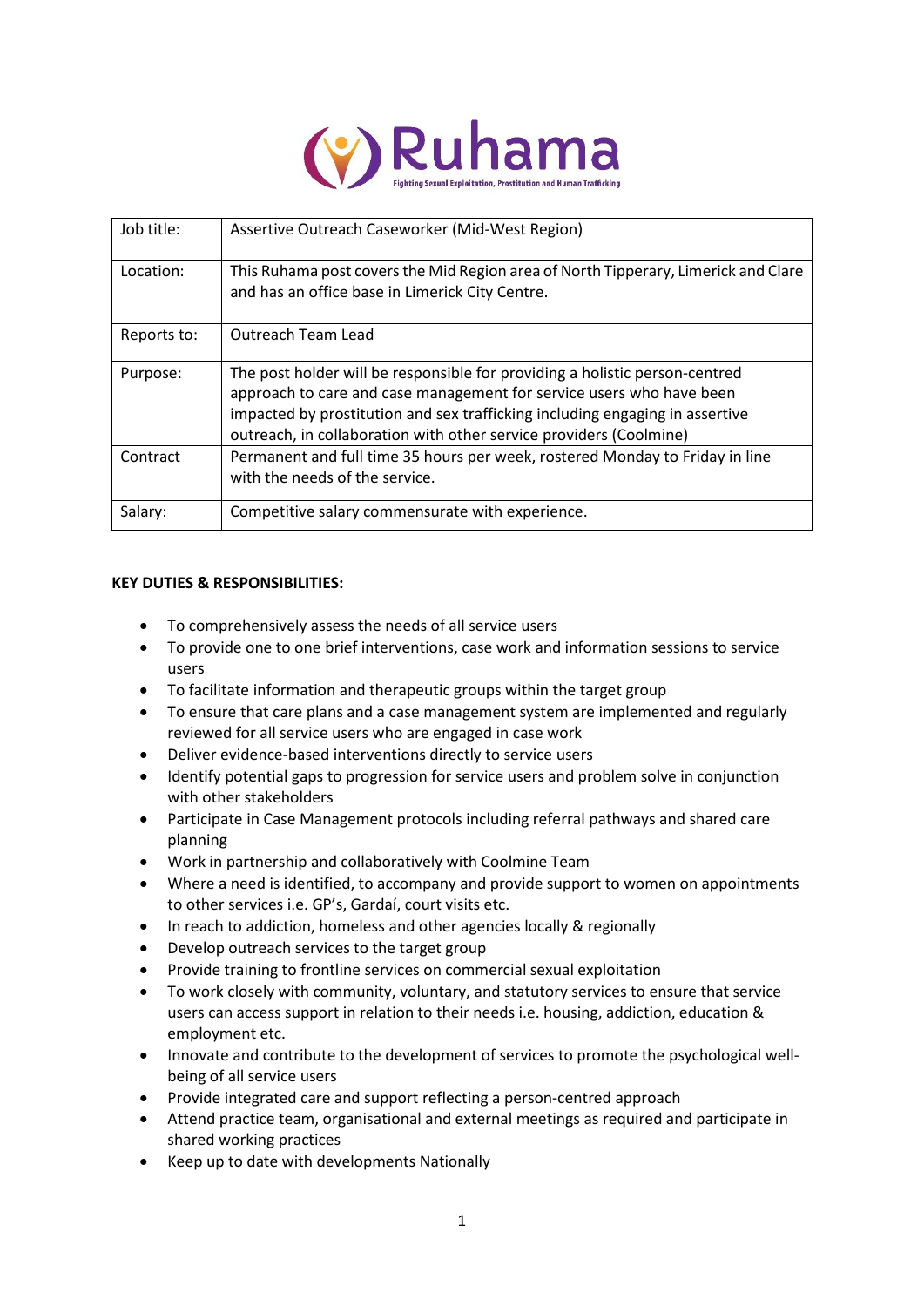- Maintain Service User Records, including CRM system (Salesforce), weekly logs and produce standard monthly and quarterly reports
- To be vigilant to any Health, Safety and Welfare risks in the workplace and bring any concerns to the attention of your line manager or Health & Safety Officer
- To be aware of the Children's First Guidelines, and Vulnerable Adult and Child Protection Policy in Ruhama and bring any concerns to the attention of the DLO (Designated Liaison Officer)
- To monitor, track, evaluate and document all work
- To attend supervision on a regular basis with line manager
- To work as a team member in order to develop and fulfill the policies, aims and objectives of Ruhama
- To comply with all Ruhama policies and procedures
- To perform any other duties assigned or delegated by his/her line manager

# **PERSON SPECIFICATION**

The person specification sets out the essential abilities and qualities needed by the successful candidate for this post.

# **Qualifications**

• A relevant third level qualification e.g. social studies, addiction, nursing, counselling, psychology or related field is essential

### **Experience**

- Minimum of 3 years' experience working in a frontline setting, working with vulnerable cohorts with complex and multiple needs is essential
- Experience of case management approach is essential
- Understanding and some experience of related issues including homelessness, addiction, mental health issues is essential
- Experience of working in liaison with other agencies within the community, voluntary and statutory sectors is essential
- Experience of Salesforce including developing reports is desirable
- Language skills is desirable

#### **Knowledge**

- An understanding of addiction and recovery in relation to women's needs
- A good understanding of the harm reduction addiction model
- An understanding of reduce the use practice
- A knowledge of the impact of prostitution on individuals physical, emotional and psychological development
- A knowledge and understanding of a trauma informed approach
- Insight into the issues affecting women who have been exploited in the sex trade
- Knowledge and understanding of gendered based violence, including prostitution
- Demonstrates a working knowledge in the complexities faced in delivering services to service users in challenging environments
- Knowledge of substance misuse i.e. polydrug use, dual diagnosis, relapse & recovery, etc.
- A working knowledge of the Immigration System in Ireland